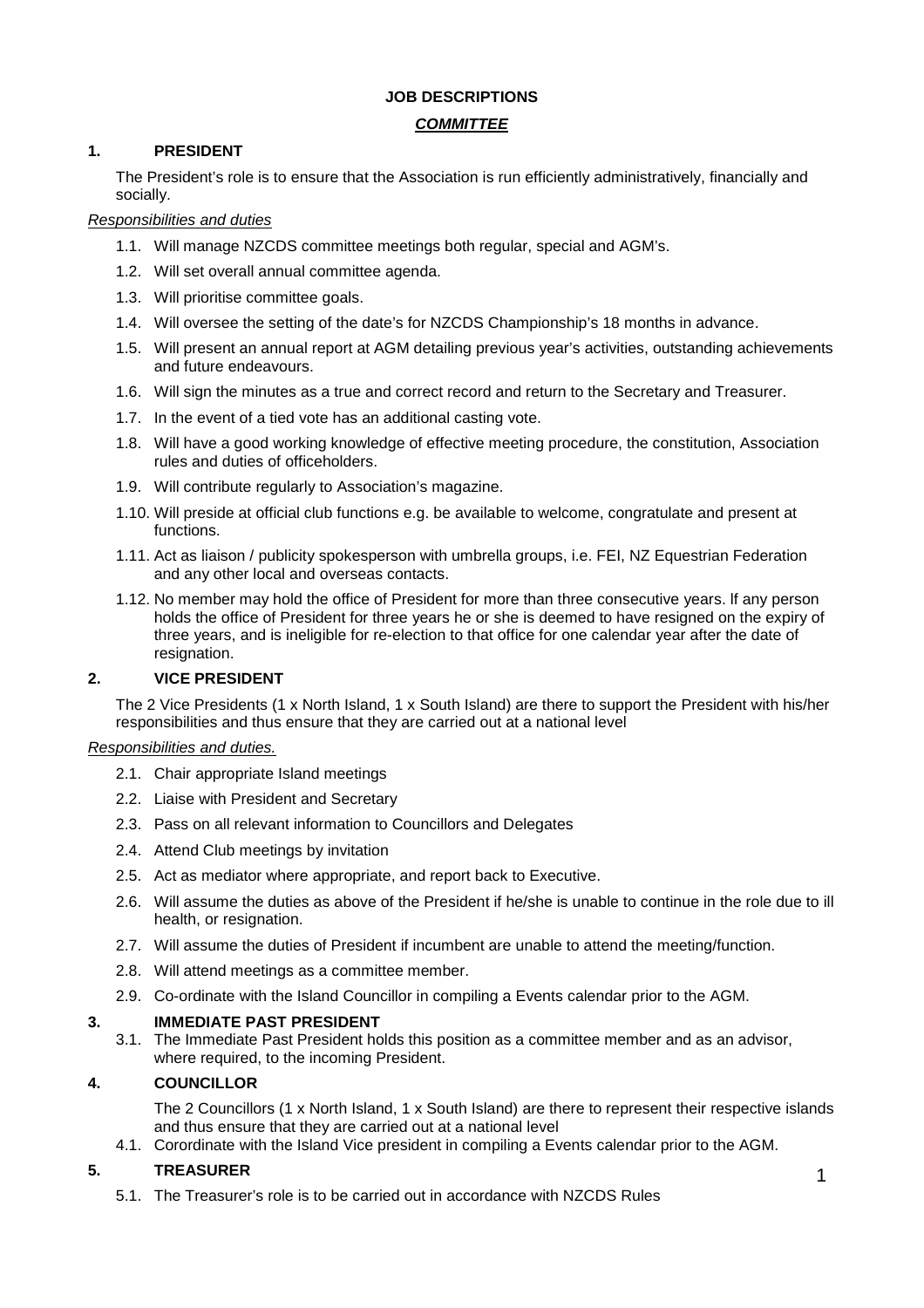*Responsibilities and duties.*

- 5.2. Will maintain a record of all Members of NZCDS and forward updates to Secretary and Editor on receipt.
- 5.3. Will receive, receipt and bank all monies due to the Association and deposit to the Bank appointed by the Committee.
- 5.4. Will pay all monies owed by the Association by Cheque signed by two Members.
- 5.5. Will keep a record of all monies spent and received.
- 5.6. Will reimburse monies as and when situation occurs that this becomes necessary.
- 5.7. Will reimburse Members for appropriate expenditure spent on behalf of the Association.
- 5.8. Will report to the committee on a biannual basis with sufficient detail of the Association's financial position.
- 5.9. Will distribute the biannual treasurer's report via E-mail to all committee members prior to the meeting.
- 5.10. Will present an annual financial report for the AGM. This report will be distributed via e mail to all members prior to the AGM
- 5.11. Will report to the Incorporated Societies' our annual financial report and will inform them of any change of officers within the Association.

# **6. SECRETARY**

#### *Responsibilities and duties.*

- 6.1. Will prepare an agenda for the committee meetings in consultation with the President.
- 6.2. Will take accurate notes of the meetings that include date, time, venue, committee members and other guests present. An accurate notation of all motions and their mover will need to be kept and the result of the vote on the motions. An accurate but brief record of reports presented (if given verbally), events and discussions will need to be kept.
- 6.3. Will inform all committee members via email of the date, time and venue and agenda of the next meeting.
- 6.4. Will distribute the previous meeting minutes report via email to all committee members prior to the meeting.
- 6.5. Will assist the President during the meeting by writing the motions stated and restating the motion if necessary.
- 6.6. Receive, read and date all inward correspondence directed to the Association and write letters from our Association on behalf of our Association as requested to do so.
- 6.7. Will collect and file written reports from officeholders.
- 6.8. Call for and receive nominations for committees and other positions for the AGM. Nominations must be advertised at least 40 days before the AGM currently at the beginning of June thus needing the advertisement to be published in the March / April Swingletree.
- 6.9. Check nominations to ensure that they comply with Art. 14 and 15c of the Society's Rules.
- 6.10. Call for nominations for the Humphrey Topham Award at least 60 days before the AGM. Currently advertisement in the March / April Swingletree.
- 6.11. Advertise AGM 28 days before meeting, currently done in the March / April Swingletree and ensure the Agenda for the AGM is posted to all members 14 days before the meeting.
- 6.12. Maintain register of committee members, their phone numbers and E-mail details, committee responsibilities past and current and a list of life member's details as above.
- 6.13. Maintain file of legal documents such as NZCDS Constitution, Rules, committee job descriptions, Incorporated Society information and documentation.
- 6.14. As is required by the Privacy Act, the Secretary will fulfil the position as Privacy Officer of our Association.
- 6.15. To provide secretarial services to the Executive, Council and Rules committee which includes minutes and correspondence.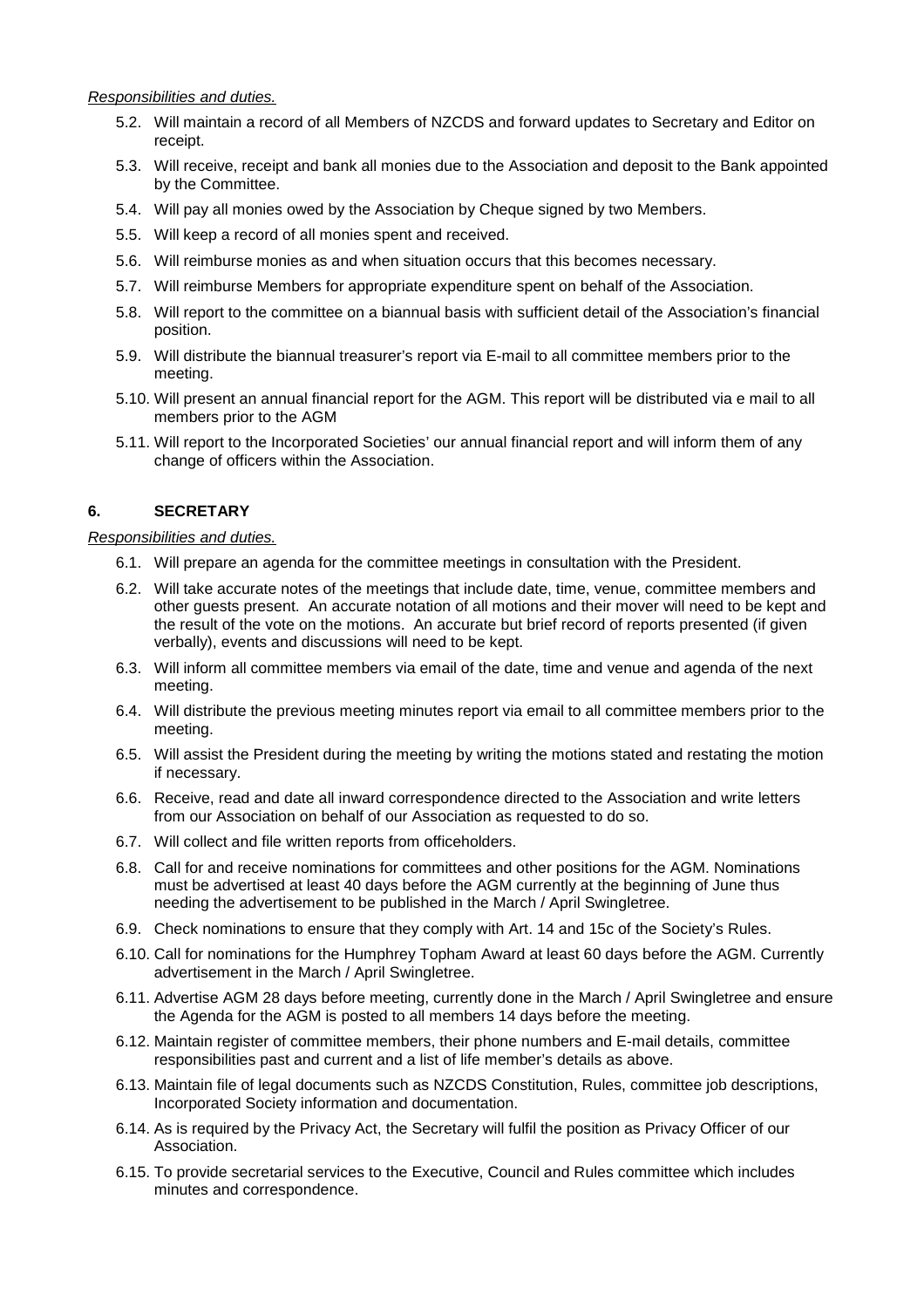- 6.16. Carry out functions as requested by Executive and / or Council.
- 6.17. To oversee the running of the Society by keeping the President and / or Executive up to date with any matters that may need attention prior to Council meetings.
- 6.18. To liaise with the Australian Driving Society and other Societies from time to time regarding events, etc., and other breed societies prior to AGM each year.
- 6.19. To book travel for overseas instructors and make internal bookings should it be necessary.
- 6.20. To organise the printing of ribbons for all NZCDS championship events

#### **7. North / South Island Councilor**

- 7.1. Co-ordinate all annual competitions within the Association.
	- 6.1.1 Combined Drive points prize
- 7.2. Be the representive of all Members who do not have an Area or Club Delegate
- 7.3. Communication between members, council and executive.
- 7.4. Attend to any queries or complaints raised by members concerning the Societies affairs
- 7.5. Attend all executive and council meetings
- 7.6. Assist with the organisation of the appropriate Island mid winter seminar and Island meetings, liaising with the organising Club.

#### **8. Area Delegates**

- 8.1. Represent the Club Members within the areas they are elected for.
- 8.2. To vote on behalf of Club members at appropriate times.
- 8.3. To keep NZCDS ideals and values to the forefront with Club members
- 8.4. Inform Members of all Council decisions.
- 8.5. Provide a means for Club members to express their opinions on decisions and raise points of query or disagreement
- 8.6. Encourage the achievement certificate as something the NZCDS has to offer all members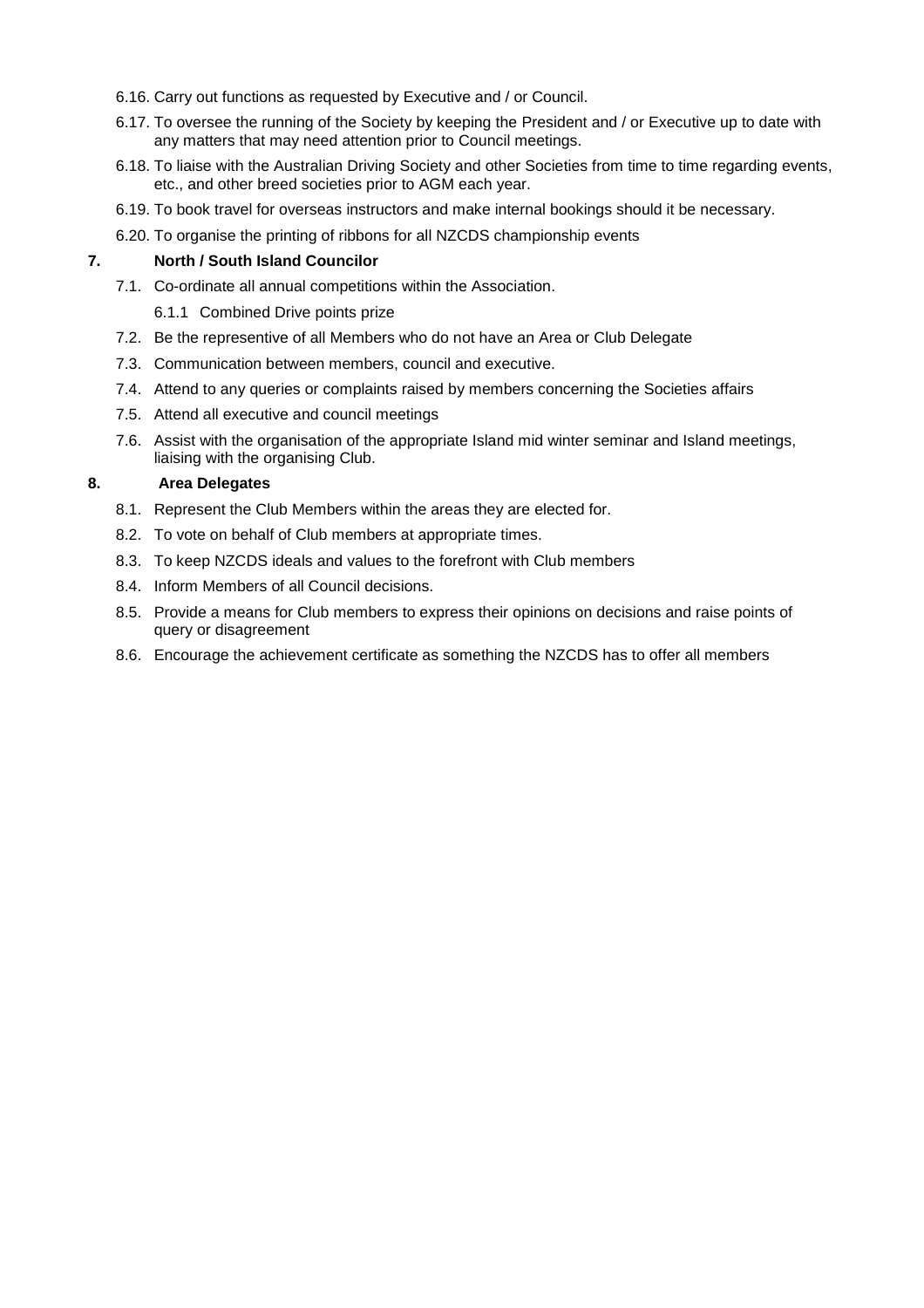# *APPOINTIMENTS*

# **9. WEBMASTER**

9.1. The Webmaster manages and updates the NZCDS website in consultation with the Web committee and provides an annual report to the AGM

# **10. SWINGLETREE EDITOR**

- 10.1. The Council of the New Zealand Carriage Driving Society of New Zealand has established the position of Editor of the Swingletree, who is required to publish a two-monthly magazine/newsletter for members of the Society.
- 10.2. The Swingletree will contain information and news covering, but not limited to, the following items:
- 10.3. Lists of Officers of the Association, and of Delegates from driving associations throughout New Zealand.
- 10.4. Reports from President, Secretary and Editor. Also reports from Area Delegates (who may need reminding) and updated Calendar of Events, ideally from both Islands
- 10.5. Letters to the Editor.
- 10.6. Members News including President's blurb.
- 10.7. Information.
- 10.8. Carriage driving in New Zealand (and as appropriate) overseas
- 10.9. Photographs and Information about equines/donkeys used for carriage driving
- 10.10. Advertising related to driving in New Zealand equines and carriages, for sale, or sought for purchase
- 10.11. Forward information about upcoming driving competitions and other driving events
- 10.12. Results of competitions
- 10.13. Posting of Newsletter to all Financial Member's.
- 10.14. To compile, from information supplied by the Secretary and Treasurer, the booklet for the Annual General Meeting, and to dispatch the same to all financial members.

# **Publication Notes**

- Produce the Swingletree at prescribed intervals currently every two months, beginning in February to avoid having an issue at Christmas
- Have assiduous and pedantic proof reader to prevent as far as possible typos, spelling and grammar mistakes (including apostrophes!) This matters.
- Remember Hawk**e's** Bay, Western Bay. Even the delegates get them wrong.
- Be proactive. Approach likely people and ask for contributions. Modest and reticent people will sometimes respond to a direct request. Chase up people you see taking photographs.
- Acknowledge contributions as they come in.
- In the case of controversial submissions (such as sideswipes at individuals etc.)
- Contact writer and discuss concerns. If there is no satisfactory conclusion, clear your concerns with the President and the Secretary before publishing or censoring.
- Distribution: Pre-stamped envelopes and printed labels save a lot of time. If there is an event early in publication month, handing them out unpackaged to those attending saves a lot of money.
- Print five extra copies. There are often requests for them.
- As Editor you will sometimes score extra jobs such as updating the NZCDS hand-out pamphlet and getting it printed and distributed. This is an extra privilege and part of the job.

# **11. TROPHY OFFICER (S)**

11.1. The Trophy Officers are responsible for maintaining a list of trophies and trophy holders and collecting the trophies together at the start of each calendar year so that they can be presented at the National Show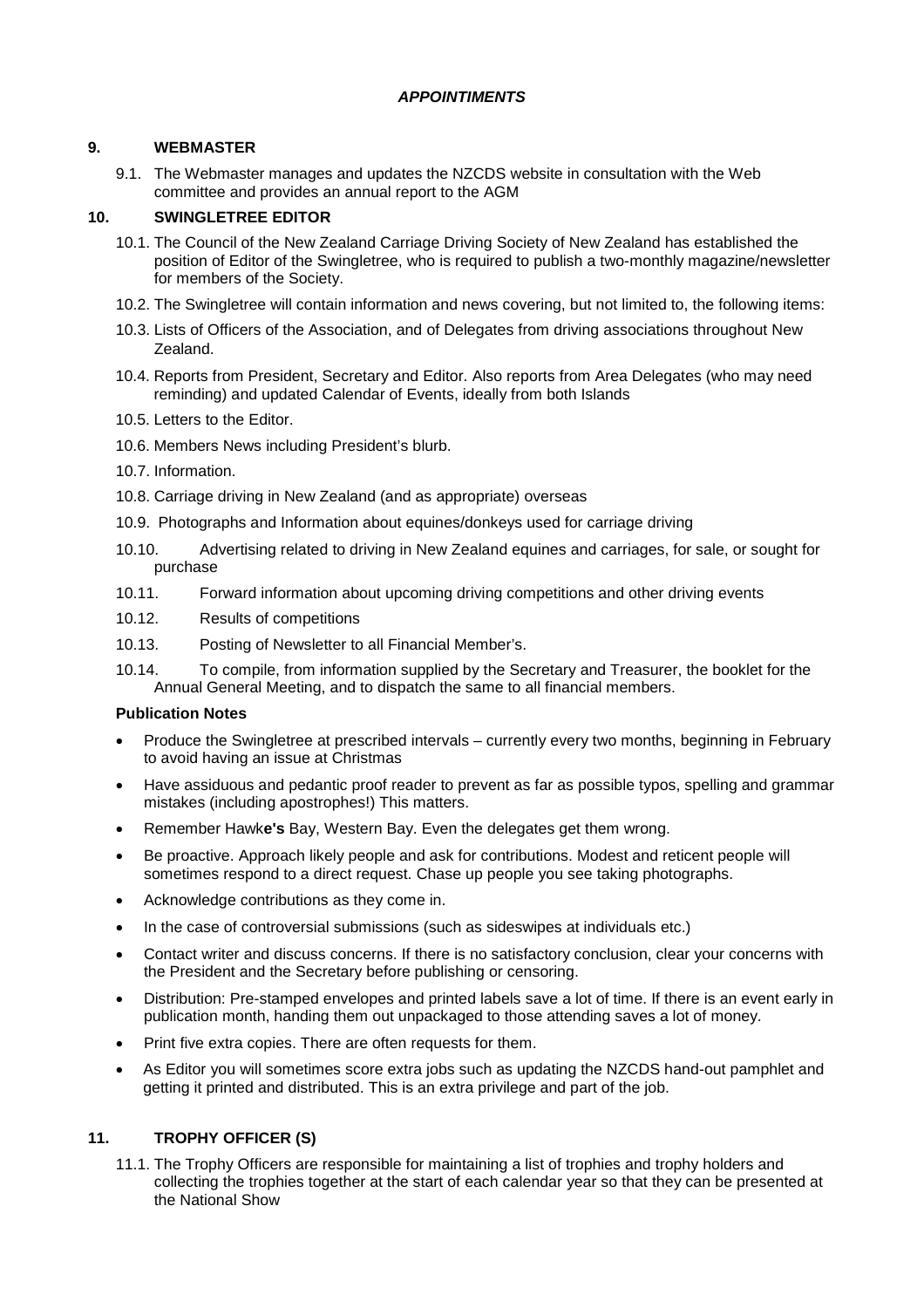# **12. NORTH & SOUTH ISLAND CD COMMITTEE**

- 12.1. Each Island will appoint a Combined Drive Committee to oversee their Island Combined Driving Trials and DODs.
- 12.2. Will consist of three members who will
- 12.3. Check all schedules and applications to run CD's

# 13. **NORTH & SOUTH ISLAND DRESSAGE COMMITTEE.**

The Dressage Committee of the N.Z.C.D.S. will consist of the collegiate membership of the North and South Island Dressage sub-committees. These Island sub-committees will consist of no more than five members each and be appointed by the first post AGM meetings of Island members in each Island. The Dressage Committee will meet on the Friday immediately prior to the AGM, appoint their convener/chairman and deal with such matters relevant to Driven Dressage in New Zealand and make recommendations where necessary to Council.

- 13.1. Will consist of five members who will
- 13.2. Select the appropriate dressage tests for each Classes' for the forthcoming CD season
- 13.3. Select the appropriate dressage tests for the POD's
- 13.4. In consultation with the Organising Committee select the dressage tests for the Dressage Champ's
- 13.5. Review other dressage tests for inclusion within NZCDS Rules.

# **14. DRESSAGE GRADING OFFICER**

- 14.1. Each Island will appoint a Dressage Grading Officer.
- 14.2. Only N.Z.C.D.S. members can register their horses for graded dressage.
- 14.3. The Dressage Grading Officer on application by a driver will issue dressage grading cards for an individual horse or pony.
- 14.4. Grading cards must be returned to the Dressage Grading Officer at the end of each season to be checked and signed off for the coming season.

# **13 TRAINING CO-ORDINATOR**

#### **14. SHOW SUB COMMITTEE**

The Show Sub Committee is made up of NZCDS members willing to run an annual National Show (held in alternate years in the North and South Islands respectively).

#### *The Show Sub Committee is responsible for:*

- 14.1 Preparing a budget for the forthcoming show.
- 14.2. Looking for Sponsorship where possible from a range of Trusts, Businesses and Individuals<br>14.3. Ensuring accounts for the show, including all receipts and invoices, are kept and provided to
- Ensuring accounts for the show, including all receipts and invoices, are kept and provided to the Treasurer.
- 14.4. Forwarding show results to the Editor and Trophy Officers.
- 14.5. Preparing a show report for the AGM.